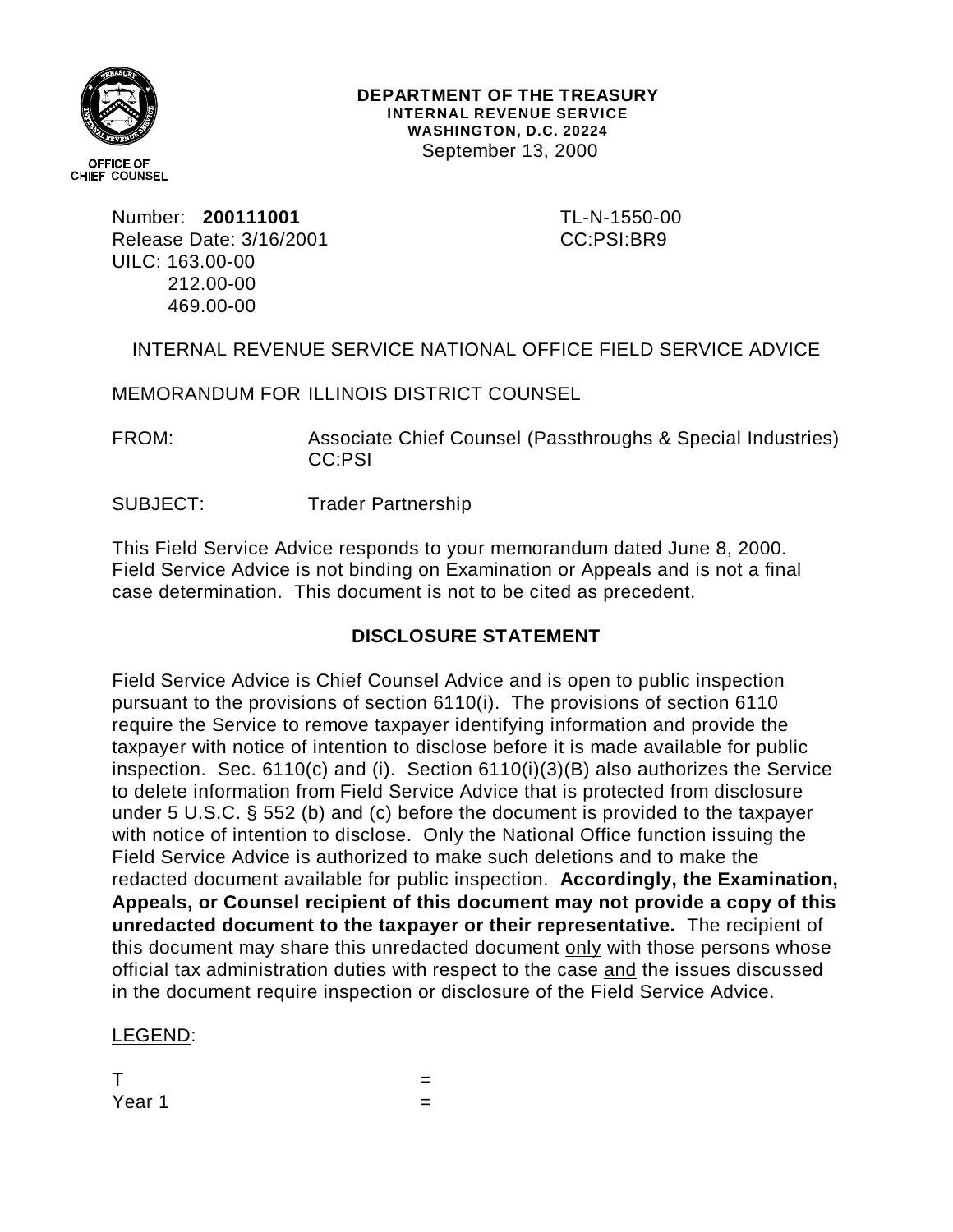| Year <sub>2</sub> |        |
|-------------------|--------|
| $\underline{a}$   | $= $$  |
| <u>b</u>          | $=$ \$ |
| $\overline{c}$    | $=$ \$ |
| d                 | $=$ \$ |

# ISSUES:

- 1. Whether a partner in a "trader" partnership may claim as a trade or business expense the operating expenses of the partnership.
- 2. Whether a partner in a "trader" partnership should treat his ordinary income or losses from the partnership as arising from a passive activity for purposes of section 469.
- 3. Whether section 163(d) limits the deduction of any interest expense flowing through to a noncorporate partner from a "trader" partnership.

# CONCLUSION:

- 1. A partner in a "trader" partnership may claim as a trade or business expense the section 162 expenses of the partnership.
- 2. A partner must treat his ordinary income or losses from a "trader" partnership as not arising from a passive activity.
- 3. For noncorporate partners, section 163(d) will limit the deduction of interest expense that is not attributable to the partnership's trading activity. In addition, for those noncorporate partners who do not materially participate in the trading activity, section 163(d) also will limit the deduction of interest expense that is attributable to the partnership's trading activity.

# FACTS:

T is a partnership. For purposes of this Field Service Advice, we are assuming that T is a trader in securities. T is a partner in other partnerships that are traders in securities. Some such partnerships are in turn partners in additional partnerships that are investors in securities.

For Year 1, T claimed \$a of trade or business expenses and \$b of portfolio expenses. For Year 2, T claimed \$c of trade or business expenses and \$d of portfolio expenses. In both years, the portfolio expenses resulted from T's investments in partnerships in which it held an indirect interest.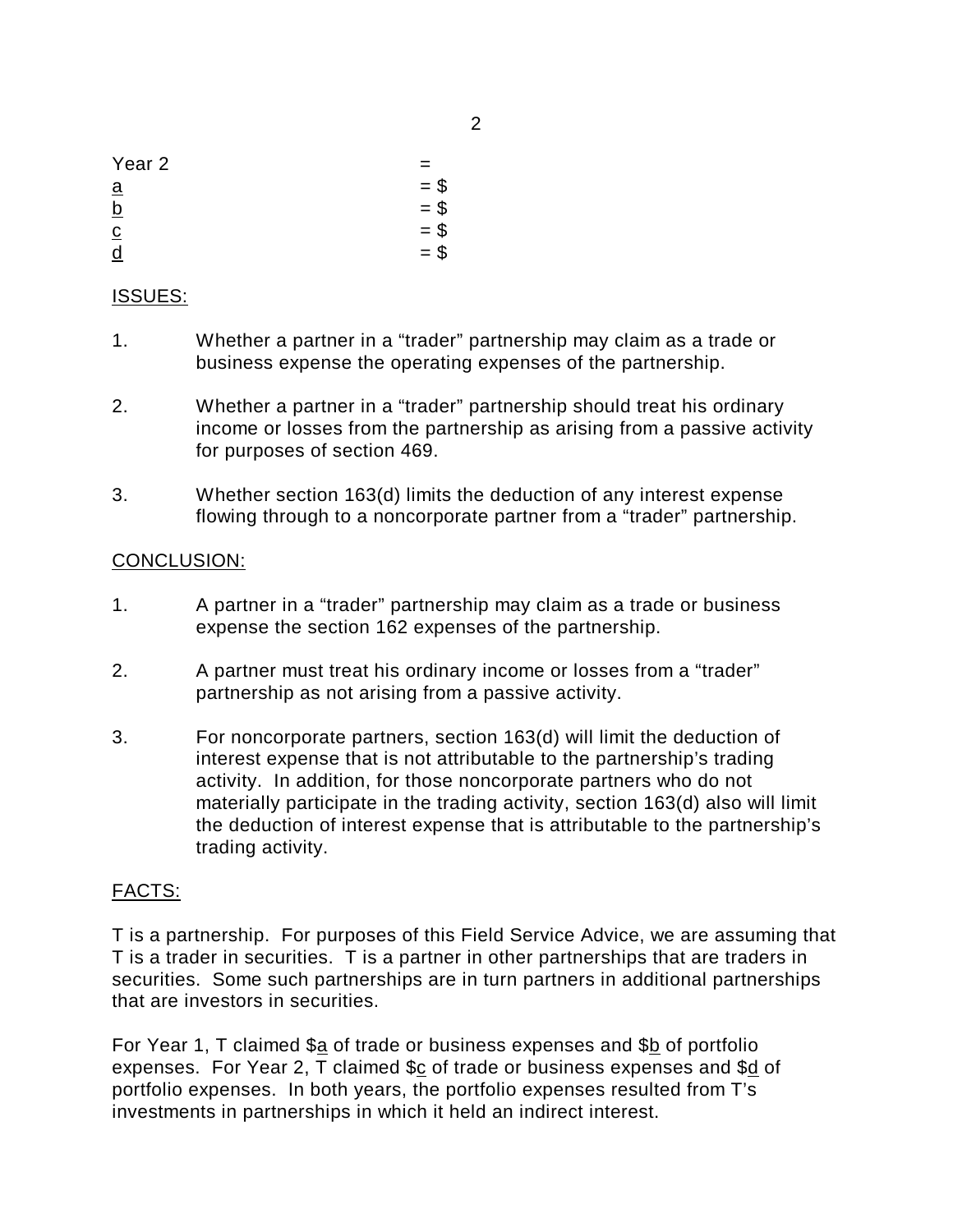#### LAW AND ANALYSIS

With regard to a partnership involved in securities transactions, there is a distinction between a securities "dealer" and all other partnerships. A securities "dealer" is a taxpayer who regularly purchases securities from or sells securities to customers in the ordinary course of a trade or business. Based on the assumption made for purposes of this advice, T is not a securities "dealer" partnership.

To the extent a partnership is not a securities "dealer" partnership, it may be a "trader" or "investor" partnership. In general, a "trader" buys and sells securities with reasonable frequency in an endeavor to catch the swings in the daily market movement and profit thereby on a short-term basis. A "trader" can be engaged in a trade or business if the activity is conducted with continuity and regularity and with a primary purpose of producing income or profit; expenses incurred in the trading activity would constitute trade or business expenses. Commissioner v. Groetzinger, 480 U.S. 23 (1987). An "investor" purchases securities for capital appreciation and income, usually without regard to short-term developments that would influence the price of the securities on the daily market. See Moller v. United States, 721 F.2d 810, 813 (Fed. Cir. 1983), rev'g 553 F. Supp. 1071 (Cl. Ct. 1982); Liang v. Commissioner, 23 T.C. 1040, 1043 (1955); Hart v. Commissioner, T.C. Memo. 1997-11, aff'd without opinion, 135 F.3d 764 (3d Cir. 1997). Investing is not a trade or business, regardless of the amount and regularity of the activity; expenses incidental to investing are not deductible as having been paid or incurred in a trade or business. Groetzinger, 480 U.S. at 30; Higgins v. Commissioner, 312 U.S. 212 (1941). Based on the assumption made for purposes of this advice, T is a "trader" partnership.

For noncorporate taxpayers (and few specially defined corporations), interest expense attributable to a trade or business activity is deductible subject to the limitation of section 469. The deduction for interest expense attributable to an investment activity, however, is not subject to the limitation of section 469, but is instead subject to the limitation of section 163(d)(1) for noncorporate taxpayers. Under section 163(d)(5)(A)(ii), certain interest expense attributable to trade or business activity will be characterized as investment interest expense if the taxpayer does not materially participate in the activity but is required to treat the activity as nonpassive. Thus, it is not sufficient for a taxpayer to simply allocate interest expense between a trade or business activity and an investment activity, the further determination must be made as to whether the trade or business interest expense will be subject to the limitation of section 469 or will instead be characterized as investment interest expense under the special provisions of section  $163(d)(5)(A)(ii)$ .

# Trade or Business Expenses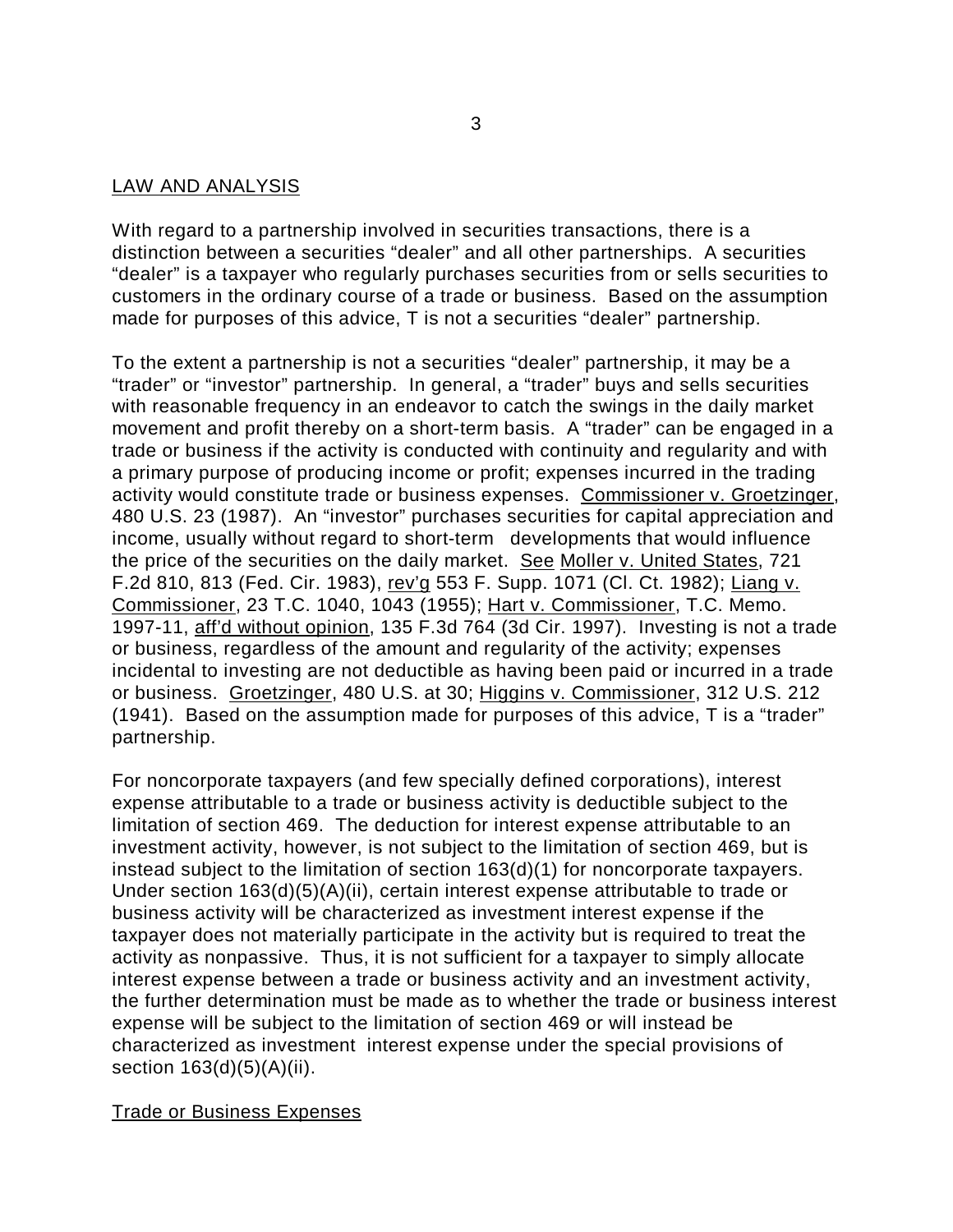The taxable income of a partnership is computed in the same manner as an individual, except that certain items described in section 702 must be separately stated and certain itemized deductions for individuals are not allowed to the partnership. I.R.C. § 703(a). In determining his income tax, each partner is required to take into account separately his distributive share of the partnership items of income, gain, loss, deductions, and credits. I.R.C. § 702(a). Section 212 expenses are separately passed through to, and accounted for by, the partners under section 702(a)(7). I.R.C. § 703(a)(2)(E); Baylin v. United States, 30 Fed. Cl. 248 (1993), aff'd, 43 F.3d 1451 (Fed. Cir. 1995); Treas. Reg. § 1.702-1(a)(8)(i). In general, nonseparately-stated business expenses are netted against gross income to determine net income. Treas. Reg. § 1.702-1(a)(9).

The character of any item of loss or deduction is determined as if the item were incurred in the same manner as incurred by the partnership. I.R.C. § 702(b); Treas. Reg. §1.702-1(b). Thus, in general, the character of each item of partnership income or expense is determined at the partnership level, in the absence of a specific statutory provision to the contrary. I.R.C. § 702(b); United States v. Basye, 410 U.S. 441 (1973); Brannen v. Commissioner, 78 T.C. 471, 505 (1982), aff'd, 722 F.2d 695 (11th Cir. 1984). However, if a partnership is a "trader" partnership, the partnership is engaged in a trade or business and the partners are entitled to treat their distributive share of partnership expenses as trade or business expenses. I.R.C. §§ 702(a)(8), 702(b); Basye, supra; Hart, supra; Paoli v. Commissioner, T.C. Memo. 1988-23. Generally, a trade or business expense is deductible.For noncorporate taxpayers (and few specially defined corporations), interest expense attributable to a trade or business activity is deductible subject to the limitation of section 469. The deduction for interest expense attributable to an investment activity, however, is not subject to the limitation of section 469, but is instead subject to the limitation of section 163(d)(1) for noncorporate taxpayers. Under section 163(d)(5)(A)(ii), certain interest expense attributable to trade or business activity will be characterized as investment interest expense if the taxpayer does not materially participate in the activity but is required to treat the activity as nonpassive. Thus, it is not sufficient for a taxpayer to simply allocate interest expense between a trade or business activity and an investment activity, the further determination must be made as to whether the trade or business interest expense will be subject to the limitation of section 469 or will instead be characterized as investment interest expense under the special provisions of section 163(d)(5)(A)(ii).

#### **Passive Activity Loss**

An individual generally is not allowed a passive activity loss or credit. I.R.C. §§ 469(a)(1) and (a)(2)(A). A passive activity is any activity which involves the conduct of any trade or business in which the taxpayer does not materially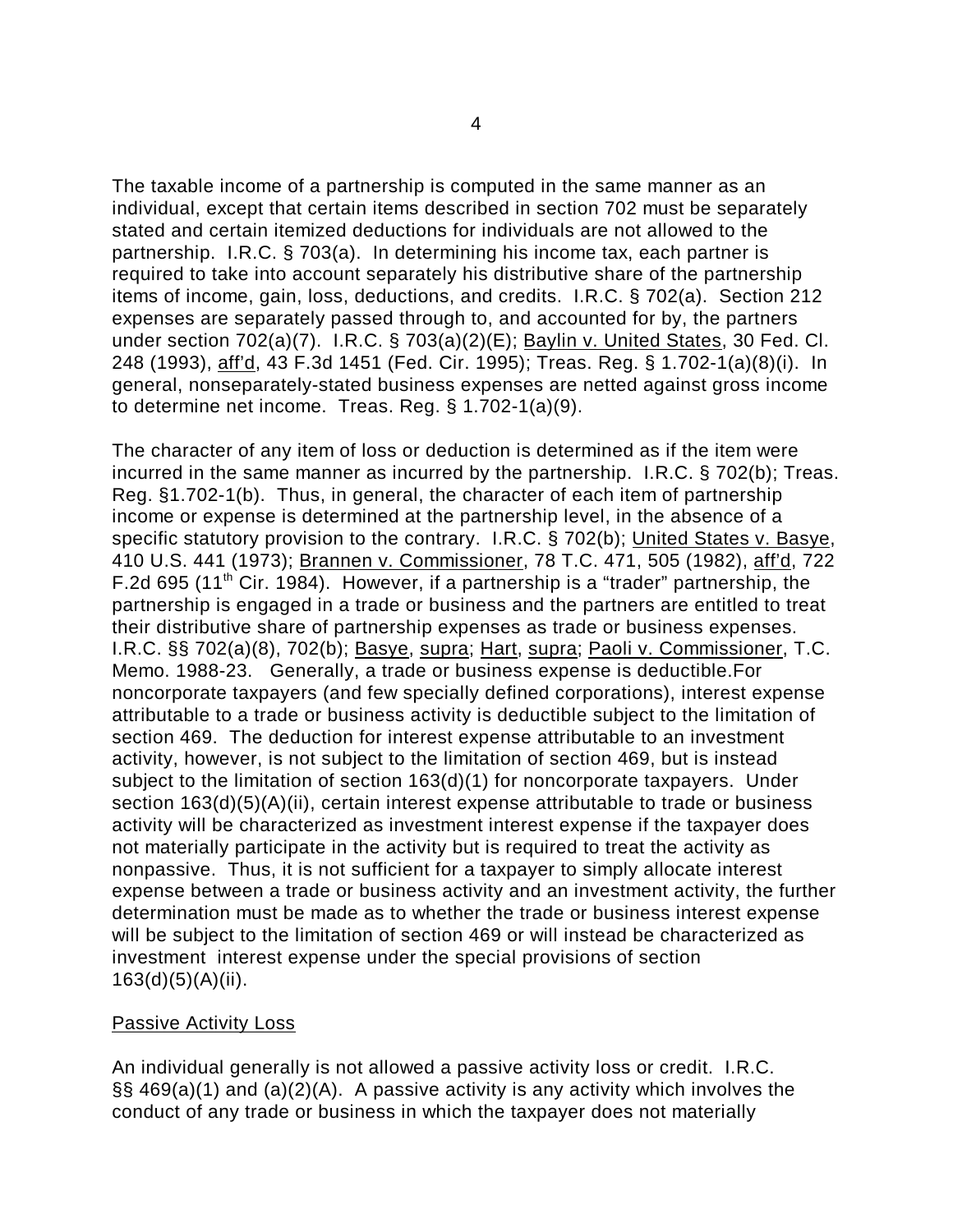participate. I.R.C. § 469(c)(1). The term "passive activity loss" means the amount by which the aggregate losses from all passive activities for the taxable year exceed the aggregate income from all passive activities for such year. I.R.C.  $§$  469(d)(1).

In the context of a partnership, section 469 will not affect the partners' ability to characterize their distributive share of partnership trade or business expenses as section 162 deductions. However, if partners do not materially participate in the trade or business activity, then their ability to deduct their share of the expenses will be subject to the limitations of section 469.

In the present case, T is assumed to be a trader. While the ability to deduct losses attributable to the conduct of a trade or business is normally subject to section 469, a special exception exists for the activity of trading personal property for the account of owners of interests in the activity. Under Treas. Reg. § 1.469-1T(e)(6), such an activity is not a passive activity, without regard to whether the activity is a trade or business activity. Treas. Reg. § 1.469-1T(e)(6)(i). Personal property is any personal property of a type which is actively traded. I.R.C. § 1092(d)(1); Treas. Reg.  $\S$  1.469-1T(e)(6)(ii). Thus, the activity of T is not a passive activity and the income or losses derived from the activity cannot be passive income or losses. Treas. Reg. § 1.469-1T(e)(6)(iii).

#### Interest Expense

In general, a deduction is allowed for all interest paid or accrued in a taxable year on indebtedness. I.R.C. § 163(a). For taxpayers (other than corporations) a deduction for personal interest paid or accrued during the taxable year is not allowed. I.R.C. § 163(h)(1). Interest paid or accrued on indebtedness properly allocable to a trade or business (other than the trade or business of performing services as an employee) is not personal interest; there is no limitation on a deduction for such interest. I.R.C. § 163(h)(2)(A). Investment interest is not personal interest. I.R.C. § 163(h)(2)(B). However, a deduction for investment interest for taxpayers (other than corporations) is limited to the amount of net investment income for the taxable year. I.R.C. § 163(d)(1). The determination of whether interest is investment interest is made at the level of the partnership which incurs the interest.

"Investment interest" is any interest allowable as a deduction that is paid or accrued on indebtedness properly allocable to property held for investment.<sup>1</sup> I.R.C.

<sup>&</sup>lt;sup>1</sup> Investment interest expense does not include any interest taken into account under section 469 in computing income or loss from a passive activity of the taxpayer. I.R.C.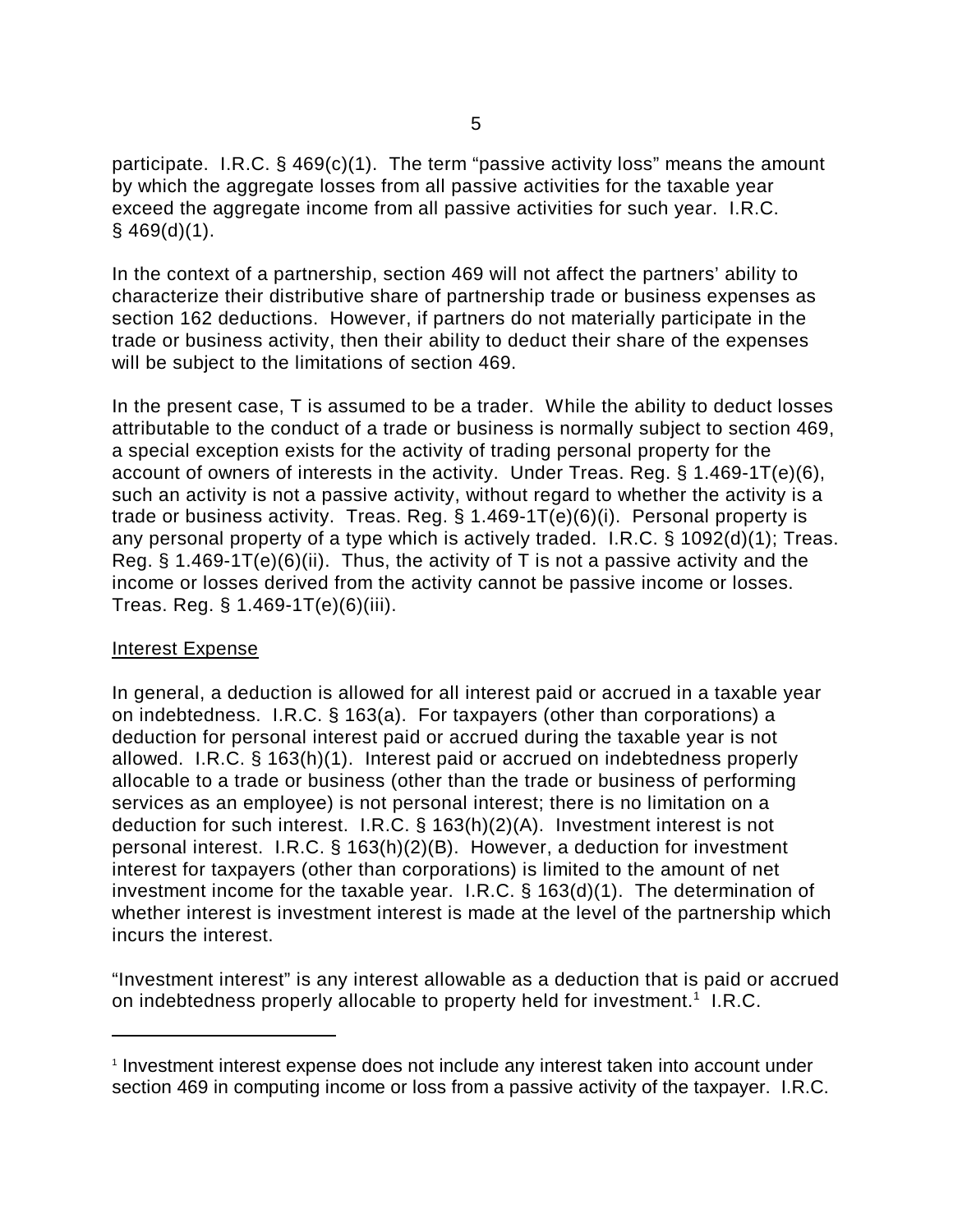§ 163(d)(3)(A). "Property held for investment" includes any property that produces income of a type described in section 469(e)(1). I.R.C. § 163(d)(5)(A)(i).<sup>2</sup> Section 469(e)(1) income includes gross income from interest, dividends, annuities, or royalties (not derived in the ordinary course of a trade or business), as well as gain or loss from the disposition (not in the ordinary course of business) of property that produce income of that type. A trader generates income of this type in the ordinary course of business. Treas. Reg. §  $1.469-2T(c)(3)(ii)(D).$ <sup>3</sup> See also, More v. Commissioner, 115 T.C. No. 9 (2000); Rev. Rul. 93-68, 1993-2 C.B. 72.

Interest (and other expenses) must be allocated as appropriate between investing and trading if T engaged in both activities. Higgins v. Commissioner, 312 U.S. 212 (1941). Rules for allocating interest expense for purposes of applying section 163(d), section 163(h) and section 469 are found in Treas. Reg. § 1.163-8T. In general, interest expense on a debt is allocated in the same manner as the debt to which the interest expense relates is allocated. Treas. Reg. § 1.163-8T(a)(3). The debt is allocated by tracing disbursements of the debt proceeds to specific expenditures. These expenditures may be classified as "trade or business," "passive activity," "investment," "personal," or "portfolio." Treas. Reg. § 1.163-  $8T(a)(4)$ . The facts do not indicate how the debts incurred by T and the other partnerships should be traced. For purposes of this memorandum, it is assumed that a portion of T's interest expense is allocable to its investment activity and a portion is allocable to its trading (trade or business) activity.

Because it is generated in the ordinary course of business, the interest expense attributable to T's trading activity will not be considered investment interest expense under the general rule of section 163(d)(5)(A)(i). For certain partners, however, such interest expense may be treated as an investment interest expense under the additional rule of section163(d)(5)(A)(ii). Section 163(d)(5)(A)(ii) indicates that "property held for investment" also includes any interest held by a

<sup>§ 163(</sup>d)(3)(B)(ii). The activity of a partnership trading securities for its own account is not a passive activity, regardless of whether that activity is a trade or business. Treas. Reg. § 1.469-1T(e)(6). Thus, under the assumed facts, none of the partnerships is engaged in a passive activity, and none of the interest falls within this exclusion.

 $2$  "Property held for investment" also includes any interest held by a taxpayer in an activity involving the conduct of a trade or business that is not a passive activity and with respect to which the taxpayer does not materially participate. I.R.C.  $§ 163(d)(5)(A)(ii).$ 

 $^{\rm 3}$  An exception is provided to Treas. Reg. § 1.469-2T(c)(3)(ii)(D), for property that has been held for investment by a dealer. See Treas. Reg. § 1.469-2T(c)(3)(iii).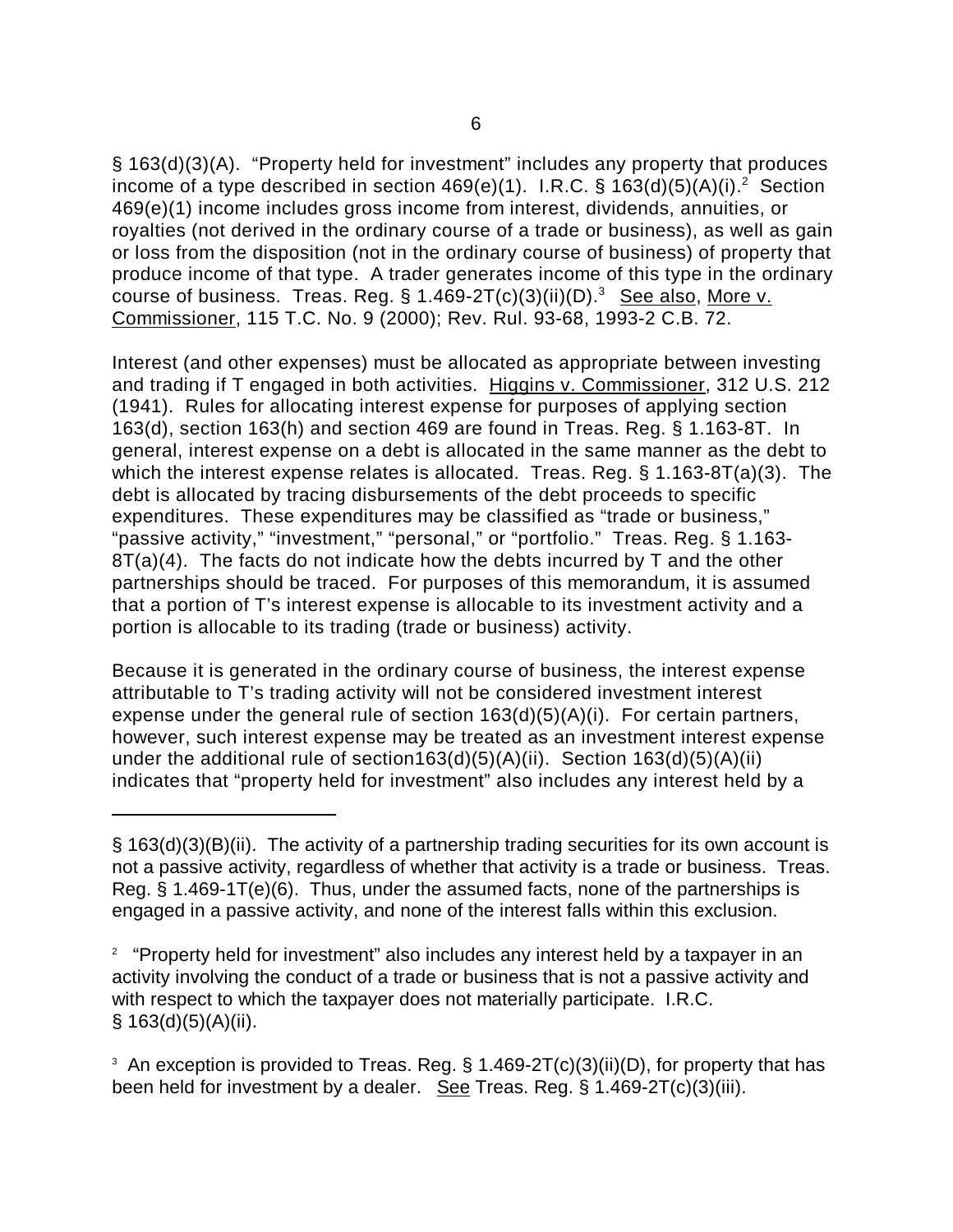taxpayer in an activity involving the conduct of a trade or business that is not a passive activity and with respect to which the taxpayer does not materially participate. As has been indicated, due to the special rule of Treas. Reg. § 1.469- 1T(e)(6), T's trading activity is treated as a nonpassive activity without regard to the degree of participation by T's partners. Thus, partners who do not materially participate in the trading activity will treat their interests in T's trading activity as property held for investment. Such partners will be subject to the limitation of section 163(d) on their distributive share of T's interest expense attributable to its trading activity.

In addition, to the extent T has interest expense that is not attributable to its trading activity, such interest expense would be treated as investment interest expense under the normal operation of section 163(d)(5)(A)(i). Because the trade or business determination is made at the partnership level, T's distributive share of interest expense from partnerships that do not qualify as traders would not be treated as a trade or business expense to T. Rather, such interest expense would be characterized as investment interest expense to T. Thus, when such interest passes through to T's partners, their ability to deduct the expense would be subject to the limitations of section 163(d)(1).

All noncorporate partners of T will be subject to the limitations of section 163(d) on their distributive share of T's investment interest expense. Whether noncorporate partners of T are also subject to the limitations of section 163(d) on their share of T's trading interest expense will depend on each partner's participation. Therefore, depending on a partner's degree of participation, section 163(d) could limit the deductibility of the interest expense associated with the partnership's trading activity for some partners and not others. Treas. Reg. § 1.702-1(a)(8)(ii) requires that each partner take into account separately his distributive share of any partnership items that, if separately taken into account, would result in an income tax liability for that partner different from that which would otherwise result. Thus, T's interest expense associated with its trading activity must be separately passed through to, and accounted for by, the partners of T.

# CASE DEVELOPMENT, HAZARDS AND OTHER CONSIDERATIONS:

Based on the information provided, T is a "trader" partnership. The line of demarcation between traders and investors depends on the facts in each case. See generally Higgins v. Commissioner, 312 U.S. 212, 217 (1941). In general, a trader is distinguished from an investor by the taxpayer's investment intent; the nature of the income to be derived from the activity; and the frequency, extent and regularity of the taxpayer's trades. See Moller, 721 F.2d at 813; Purvis v. Commissioner, 530 F.2d 1332 (9<sup>th</sup> Cir. 1976), aff'g T.C. Memo. 1974-164; King v. Commissioner, 89 T.C. 445, 457-59 (1987); Liang v. Commissioner, 23 T.C. 1040,